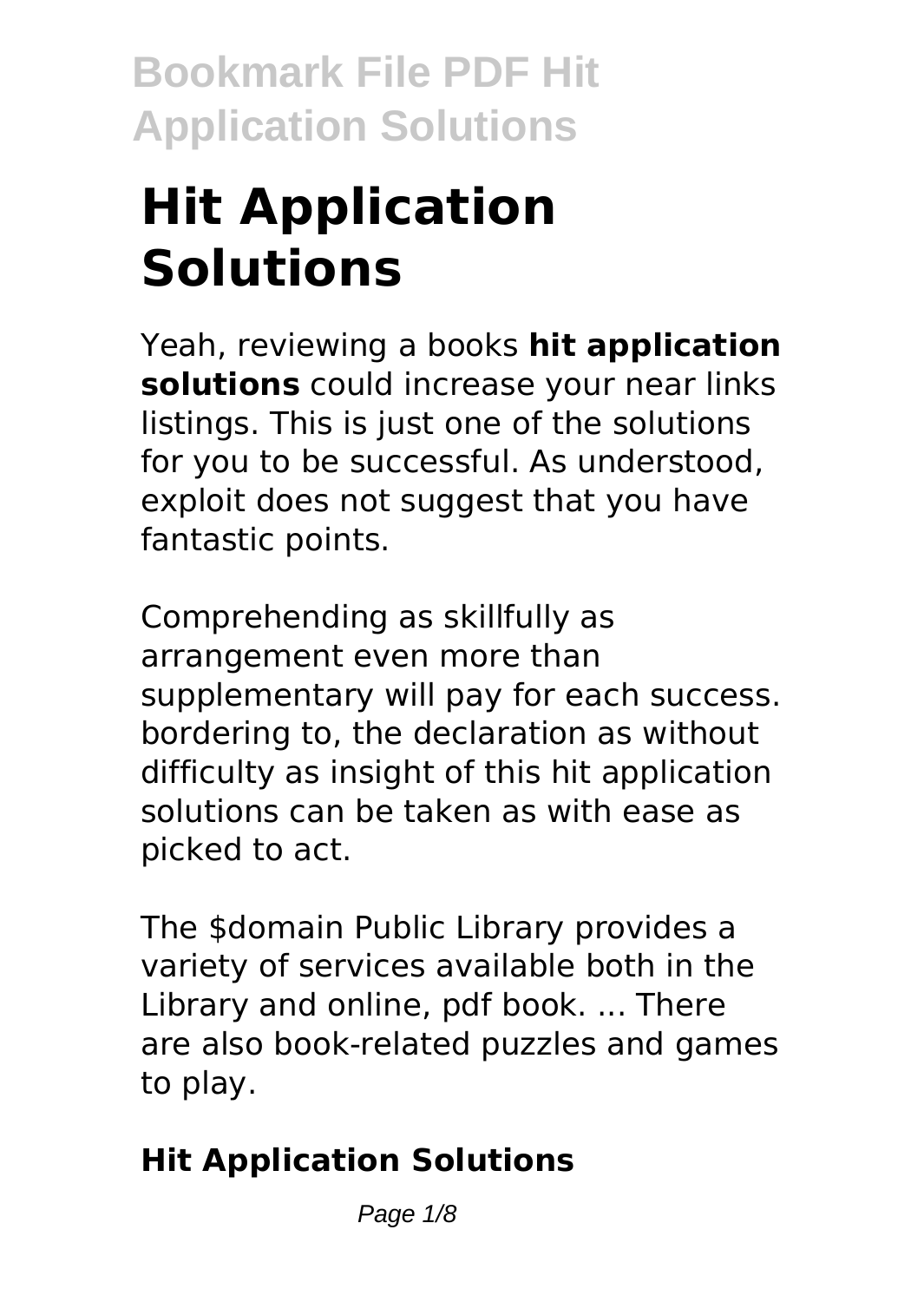Rogers offers plans to meet the needs of any-size business. Find the plans that keep your devices running and business connected

#### **Rogers**

LCNC solutions from SAP accelerate and scale the delivery of new applications, enhance existing ones, and automate complex tasks. Intuitive graphical tools used to build applications, model data, and apply business logic help professional and citizen developers be more productive and deliver immediate value while fostering close collaboration between IT and the business.

### **Low-Code Application Development - SAP Software Solutions**

MediaTek's new Filogic 880 and Filogic 380 are among the first Wi-Fi 7 solutions to hit the market In November last year, MediaTek launched two new Filogic SoCs for IoT devices.

## **MediaTek is among the first to bring**

Page  $2/8$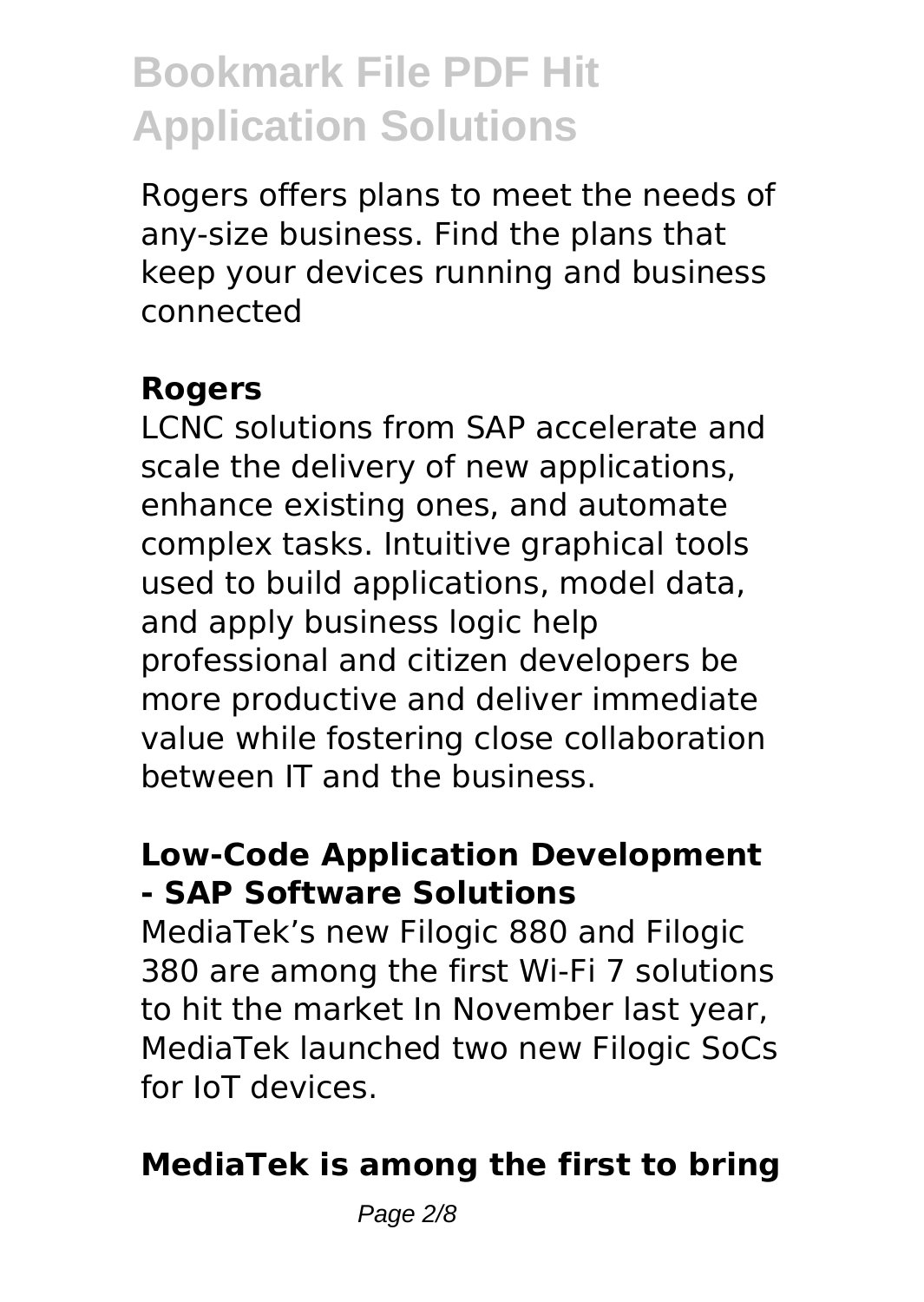### **Wi-Fi 7 solutions to the market**

To rent a car from one of our vehicle solutions partners to earn with Uber, you'll first need to sign up to drive with Uber. Next, you can visit this site to see offers available in your city. Once you've selected the option that best suits your needs, reserve and pick up your rental car.

#### **Vehicle Marketplace - Car Rentals | Uber**

Clutch Names CyberHunter Solutions Inc. a Global B2B Cybersecurity Leader for 2020. Founded in 2016, CyberHunter provides cyber security services including: Penetration Testing, Network Threat Assessments, Security Audits and Cyber Threat Hunting solutions to businesses and organizations to help uncover hidden security gaps fast.

## **Cyber Security & Penetration Testing Services Canada | CyberHunter**

Health Ministry, NMC mulling solutions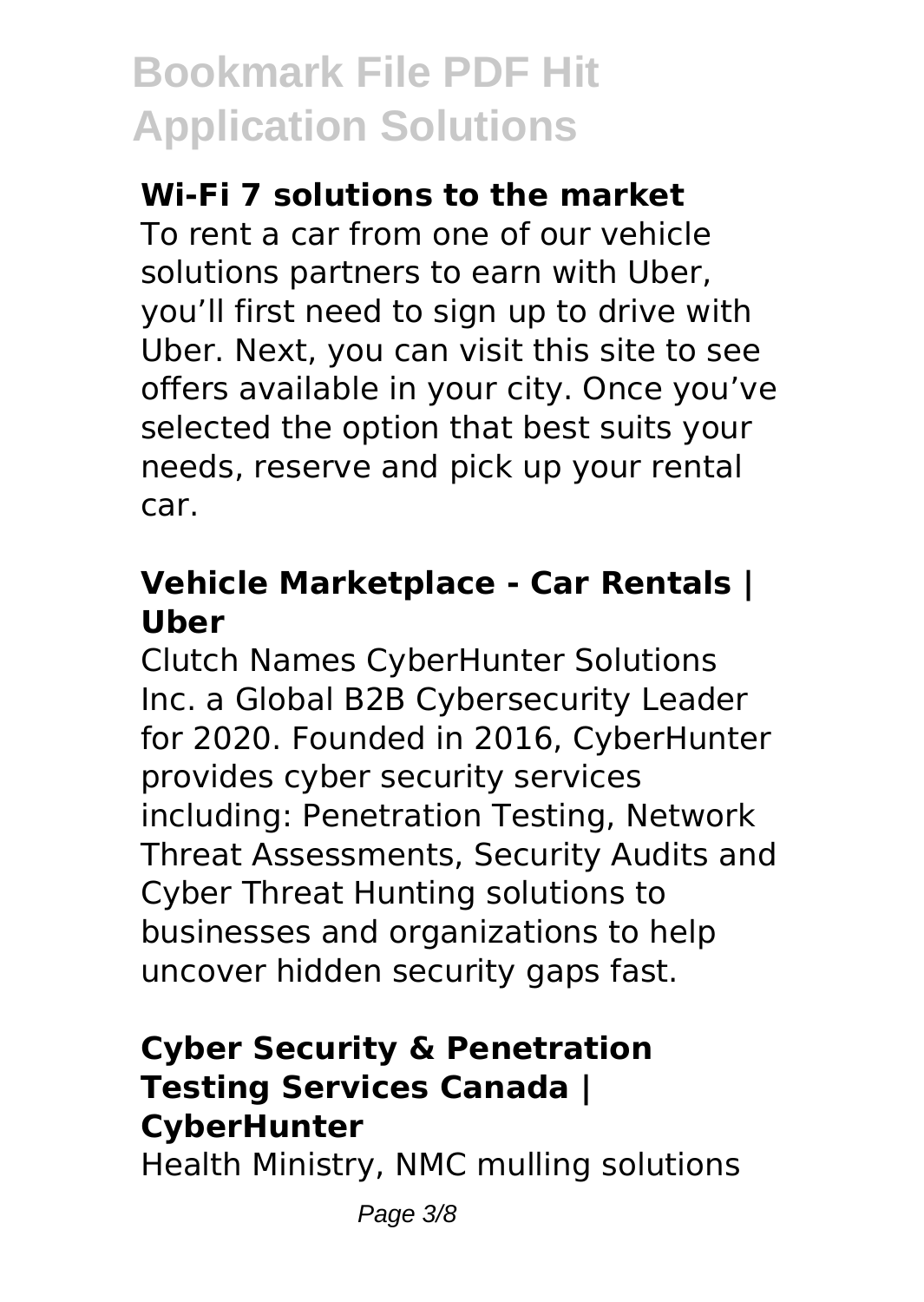for MBBS students hit by COVID pandemic, Ukraine war . Written by Medical Dialogues Bureau Published On 2022-05-27T10:00:19+05:30 ... their application to complete the remaining part of the internship in India is considered eligible. Accordingly, the same may be processed by State Medical Councils provided ...

## **Health Ministry, NMC mulling solutions for MBBS students hit by COVID ...**

Hit the mark every time with an assessment. Our security, network, IT maturity, and cloud readiness assessments are built to identify and address IT gaps. ... IT consultants whether you're focusing on business continuity planning or need help troubleshooting or managing application performance. ... and implementation. Technology Solutions ...

# **IT Consulting - Xigent Solutions**

Machinery Application Notes; Machinery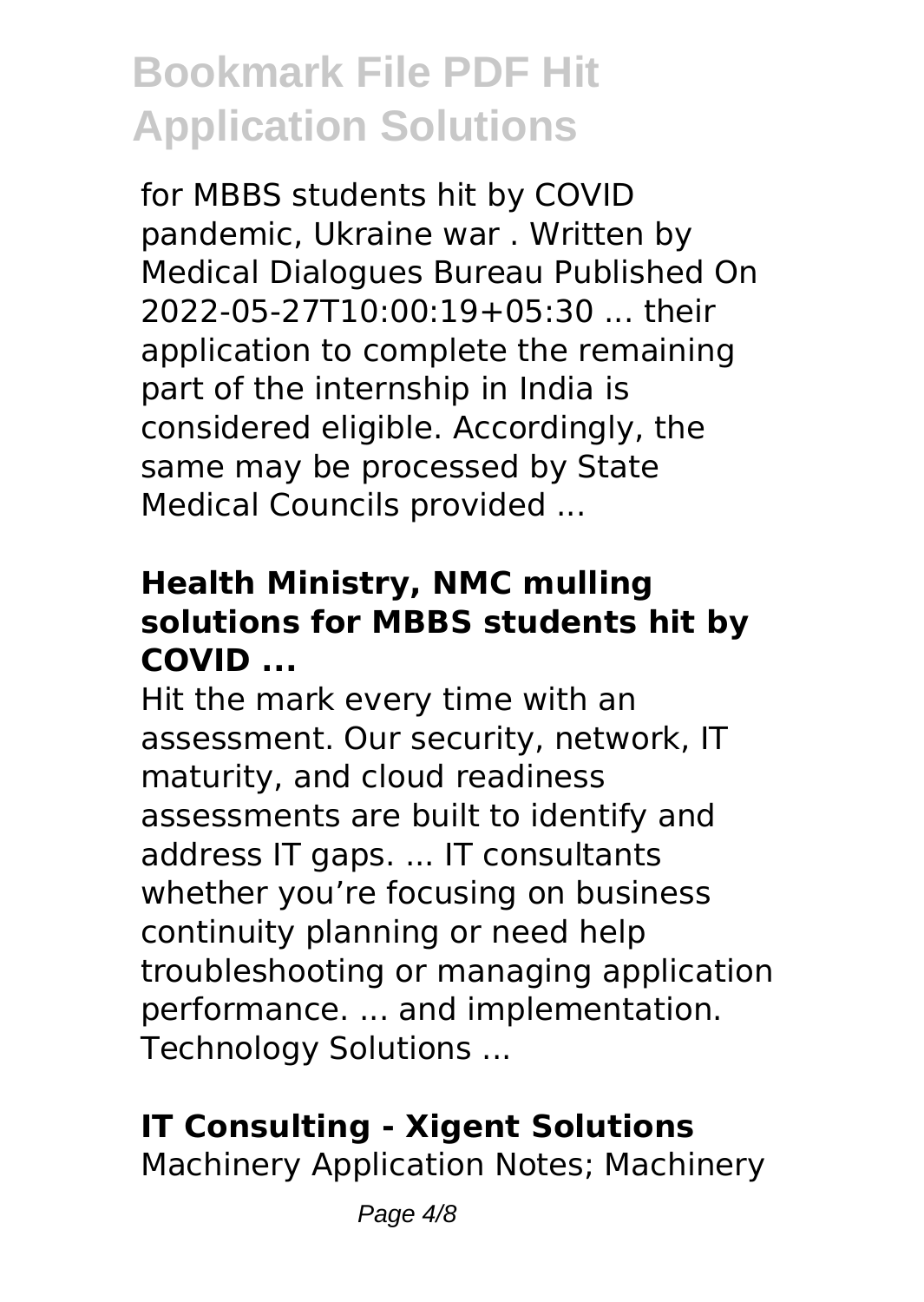Protection; Machinery Monitoring; Production Line Testing; ... "Machinosis always uses Alta Solutions innovative and powerful vibration analyzer products for turbomachinery diagnostics and other applications, like structural dynamics analysis, noise/acoustics analysis, etc." ... Close Type and hit ...

#### **Alta Solutions – Monitor Analyze Protect**

The IBM i Access Client Solutions product consists of three parts: The base package, the Windows® application package, and the Linux™ application package. The base package is a javabased, platform-independent client that provides the graphical interfaces to IBM i with an emulator, console, data transfer, run SQL scripts, spooled file ...

# **Obtaining IBM i Access Client Solutions**

Products and Services Products Solutions Support Support Learn Partners More Partners. Explore Cisco Search ... the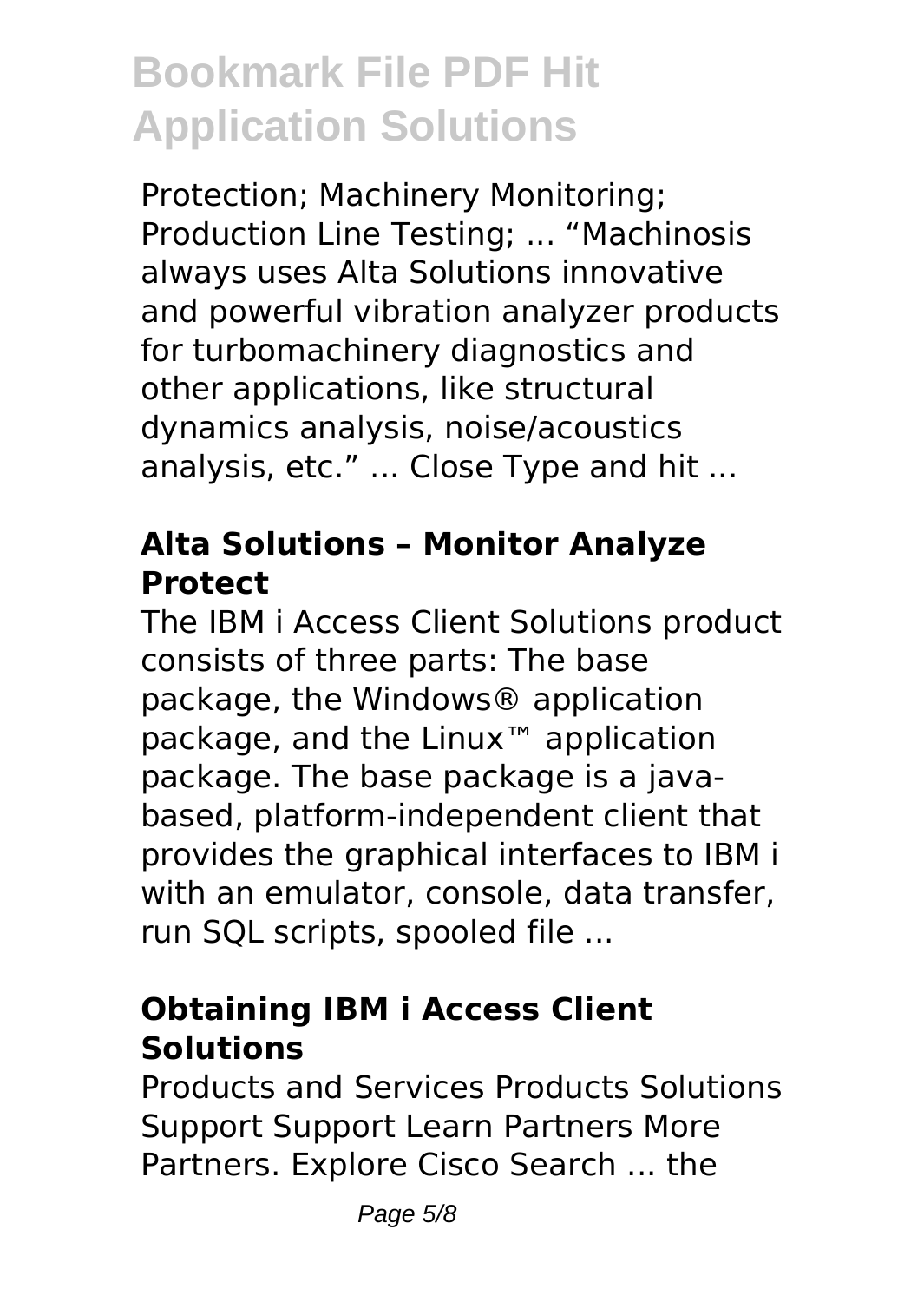policy is applied on the first leaf hit by the packet (ingress leaf) regardless of the consumer/provider direction. ... The configuration location is at Tenant > Application Profiles > Application Profile name > Application EPGs ...

#### **Cisco Application Centric Infrastructure - Cisco ACI Contract Guide**

Travel Booking Solutions - Odysseus Solutions provides responsive airline, cruise & hotel booking engine software to travel and hospitality industry. ... The application is hosted by Odysseus, but the headers, footers and style sheets are easily customized to ensure a seamless online experience. Clients can also opt for a complete custom ...

## **Travel Booking Solutions – Cruise, Airline & Hotel Booking Engine**

Type in a topic service or offering and then hit Enter to search. Common Searches : Industries. Automotive;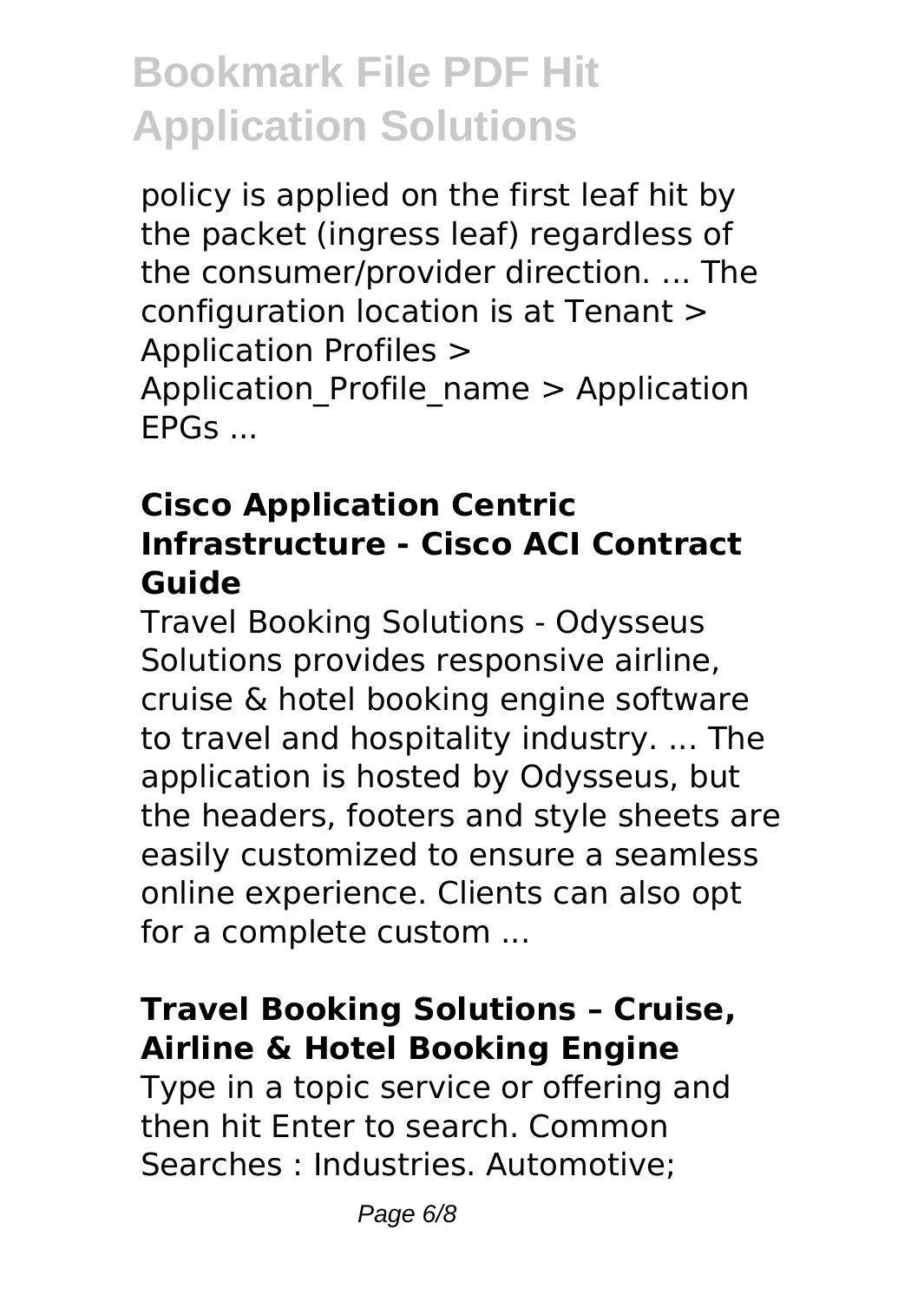Banking; ... HFS Ranks Cognizant #1 Global Provider for Application Modernization Services. Recognized as top provider overall across execution, innovation, customer excellence and alignment with actionable digital transformation TEANECK ...

#### **Cognizant Press Releases, Company News | Cognizant Technology Solutions**

and hit enter . Search Submit. × ×. Home ... Premium Sound Solutions is a leading company with a broad expertise in innovative sound products, delivering unique solutions to its numerous customers across the globe. ... Application engineering; Hungary Székesfehérvár. Loudspeaker and module production; China Shenzhen.

## **Premium Sound Solutions**

The Safe-Hit® Delineator Post is constructed of flexible and durable coextruded polyethylene with ultraviolet inhibitors. It is self-certified as a NCHRP